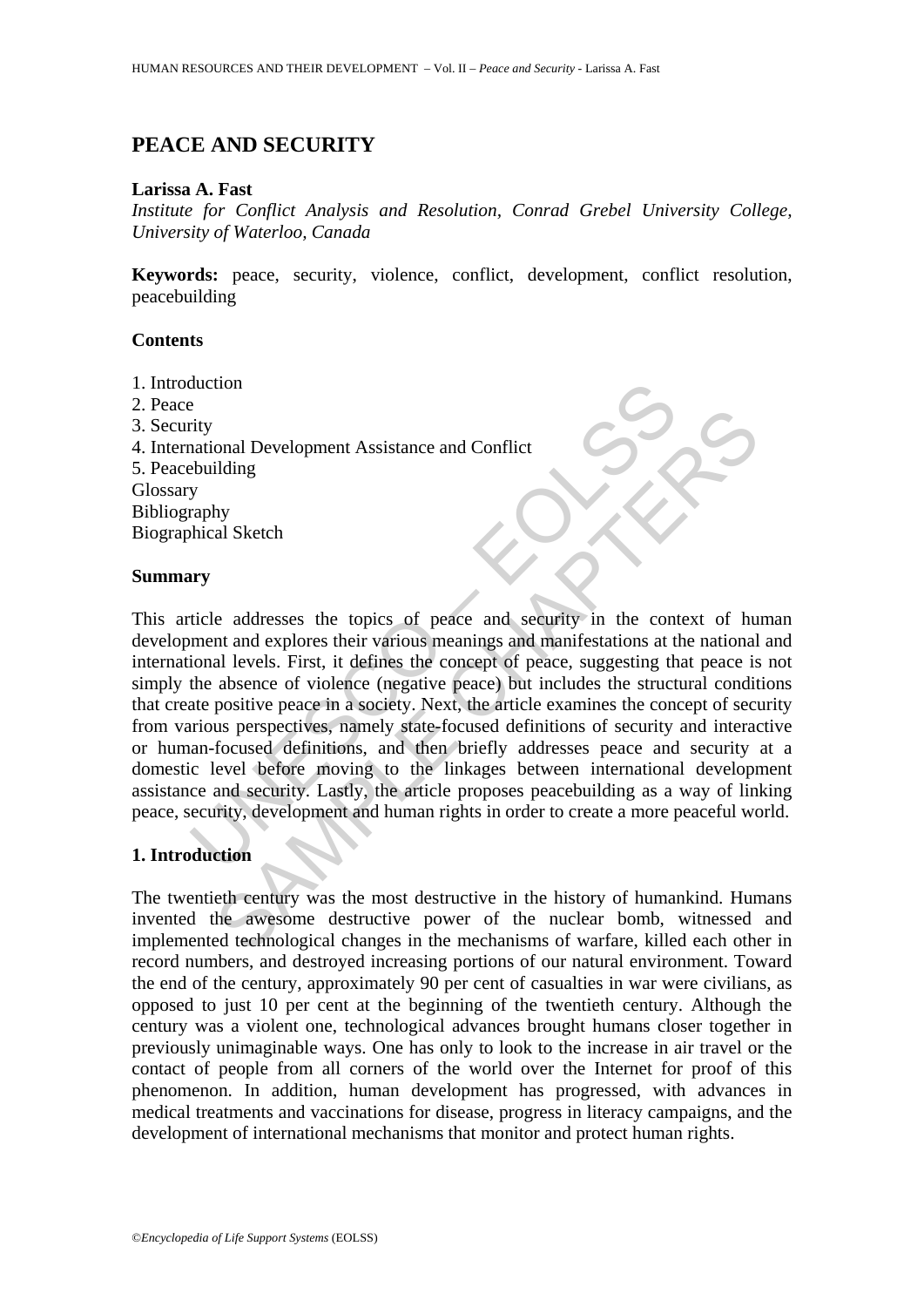Nevertheless, the quality of life for many humans remains dismal. Poverty, environmental degradation, and disease inhibit the ability of many around the world to take advantage of the opportunities present for the minority of privileged people around the globe. Conflict, often violent, further hampers individuals' attempts to learn, interact, raise families, or participate in a local, regional, or global economy. Although conflict is a natural part of life, it can either act as a positive motivator for social change, or a destructive force that disrupts or even shreds the social fabric of a society. The destructive power of violence and conflict has afflicted countries such as Afghanistan, Sierra Leone, Colombia, Korea, the Balkans, and elsewhere during the latter part of the twentieth century. Consequently, violent conflict is both a public health and a security challenge. It incurs enormous costs and touches all members of a society in terms of loss of life, physical injuries, disabilities, mental or emotional trauma, displacement, and social and economic dysfunction. The human resource implications and consequences of violence are numerous and interrelated, and remain an impediment to sustainable development in many regions. Furthermore, peace and security will remain elusive for those living in contexts of violence or conflict between groups.

The phrase "peace and security" is an oft-used one in common parlance. It implies a synergy, a complementary state that is not present when violence and conflict pervade a society or country. Both peace and security are means to other ends, and means in themselves. This article explores the concepts of peace and security in the context of human development and their various meanings and manifestations at the national and international levels.

## **2. Peace**

Theyster injuries, unsamines, inential or entotional usaminations<br>and economic dysfunction. The human resource implications and<br>net economic dysfunction. The human resource implications and<br>menter in many regions. Furtherm e are numerous and interrelated, and remain an impediment to sustain<br>the in many regions. Furthermore, peace and security will remain elusive<br>in contexts of violence or conflict between groups.<br>"equals the control of the s As an academic discipline, Peace Studies has existed for several decades but only gained relative prominence in the past ten or 15 years. Peace Studies has various focus areas, including alternative world orders, peace education, and (nuclear) disarmament, and emphasizes peace as a means and an end. The field itself is interdisciplinary, meaning it draws upon insights from a variety of traditional academic disciplines for some of its insights, research, and theory. Accordingly, the pioneers in this field were and are scholars trained in economics, sociology, psychology, and political science. These pioneers include Kenneth Boulding, Elise Boulding, Adam Curle, Johan Galtung, Betty Reardon, Peter Wallenstein, and activists like Martin Luther King Jr., Mohandas Gandhi, as well as others. In the last 25 years, numerous graduate and undergraduate academic programs throughout the world have begun to offer degrees in peace studies, governments have funded independent institutes dedicated to peace research (e.g., the United States Institute of Peace), and private institutes conduct research on peace issues and publish academic journals addressing these issues. For example, the Norwegian Peace Research Institute in Oslo (PRIO) publishes *Security Dialogue*, and the Stockholm International Peace Research Institute (SIPRI) publishes an authoritative annual update on (dis)armament, defense, and security issues. Consequently, over time, Peace Studies has become a separate field of theory and research in itself.

The term "peace" is often equated with harmony and lack of conflict or violence. In common usage, it is generally regarded as a state toward which humans should strive. Despite an assumed shared understanding of the word, peace usually embraces different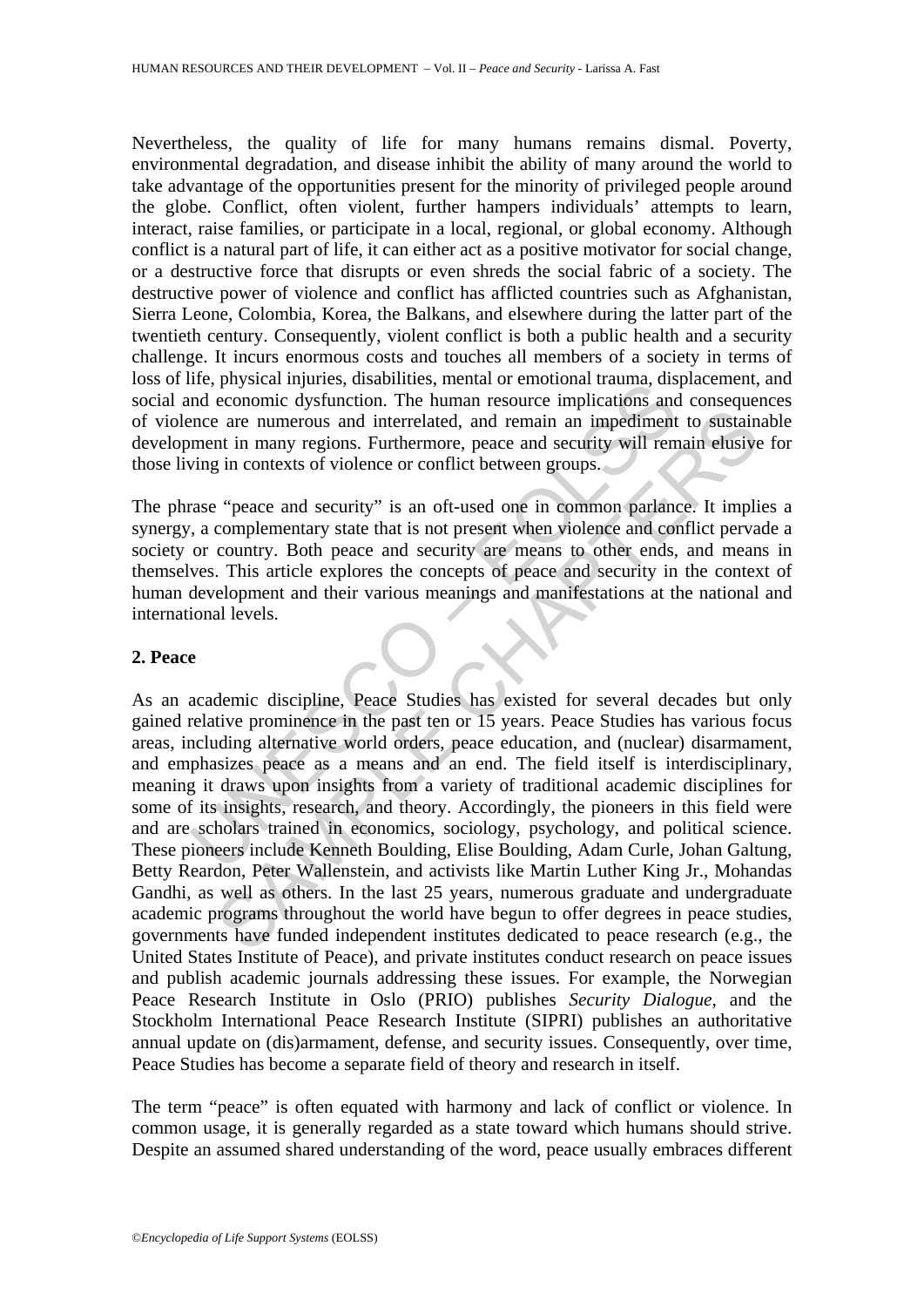connotations depending upon the context in which it is used and the person using the term. In order to clarify some of this conceptual confusion, Johan Galtung, a prominent peace researcher, identified a distinction between positive peace and negative peace, where negative peace means simply an absence of war or direct physical violence. Positive peace is necessarily more complicated. If negative peace is a peace defined by the absence of (direct) violence, positive peace denotes the presence of conditions for political equality and social and economic justice. Positive peace acknowledges and challenges the structural conditions in society that inhibit the ability of individuals or groups to achieve their potential. Thus, Galtung's concept of positive peace highlights a more holistic analysis of peace.

on, Gualing expanded un eleminton or violence. It empitational<br>of v direct, physical and visible, but also structural or cultural and th<br>and cultural violence refer to the conditions that fuel or cause<br>e in a community, a and cultural violence refer to the conditions that fuel or cause inequality<br>a community, a society, or a country. This expanded definition of violation<br>are concept of peace. To achieve negative peace is to have was<br>actions In addition, Galtung expanded the definition of violence. He emphasized that violence is not only direct, physical and visible, but also structural or cultural and therefore hidden. Structural and cultural violence refer to the conditions that fuel or cause inequality and injustice in a community, a society, or a country. This expanded definition of violence thereby enlarges the concept of peace. To achieve negative peace is to have warring parties sign a cease-fire agreement, or to have peacekeepers figuratively stand between conflicting parties in order to prevent further violence, as United Nations peacekeepers have done on the island of Cyprus for many years. In order to achieve a state of positive peace, social injustices (such as poverty) must be eliminated. This is obviously much more difficult to achieve. Galtung's contributions to the field of Peace Studies are numerous and seminal. In part due to his various writings, researchers, theorists, and policy makers have gained an awareness of the need to analyze direct and visible violence and conditions as well the connections between violence and the distribution of resources, access to opportunity, or economic and social development.

Because the definitions of peace vary, the paths to achieve peace are numerous and diverse. Military means of achieving peace are legitimate and achievable in a negative peace paradigm, but positive peace enthusiasts would argue that it is only achievable via nonviolent means. Although scholars and practitioners differ on the means to achieve peace, peace as an end state is generally accepted and embraced. However, differing definitions mean that peace continues to be both a utopian ideal and a minimalist state of existence in which violence or war cease to plague a society and the world. In spite of this definitional difference, peace as a utopian idea is a state toward which humans continue to aspire.

## **3. Security**

The word "security" appears in daily conversations, in our newspaper stories about events at home and around the world, and in official discourse about national interests and priorities. Within academia, "national security," "world security," "international security," and other terms pervade the writings of scholars in the fields of international relations, political science, conflict resolution, and other disciplines. In a manner reminiscent of the broadening of the term peace to encompass the structural and cultural conditions that create peace, more recent understandings of security have similarly expanded beyond a military-focused concept.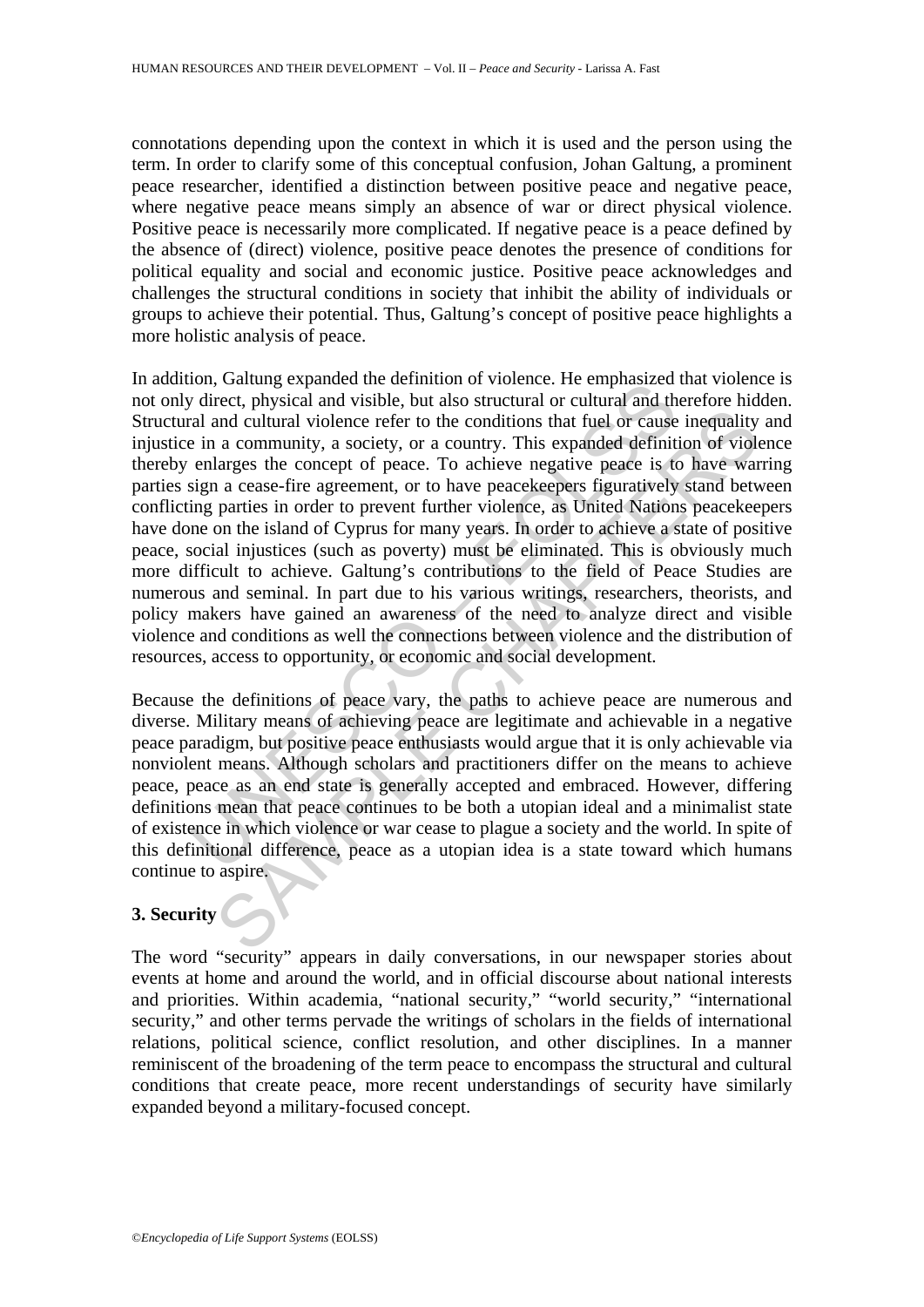Despite its multiple meanings, security is a central concept in a variety of academic and policy literatures. The reference point for security may range from individuals to states, but the majority of the literature focuses on the State and relegates individual security under that of State security. This military-dominated concept of security falls within a classical understanding of the term. However, more recent scholarship acknowledges the multiple spheres (e.g., military, political, economic) of security studies.

If security also refers to various levels of systems and an every was that security also refers to various levels of systems and an all to an institutional (i.e., State, organization), to an internation of this volume ent to an institutional (i.e., State, organization), to an international level.<br>
to an institutional (i.e., State, organization), to an international level.<br>
to multiple levels and the interdependence that exists between thes In contrast to much of the existing literature that focuses upon the macro dimensions of security, the *Oxford Dictionary* contains five definitions of security, ranging from "a secure [meaning "untroubled by danger or fear"] condition or feeling" to "the safety of a State, company, etc., against espionage, theft, or other danger" to economic notions of providing security. These multiple definitions and the everyday usage of the word indicate that security also refers to various levels of systems and analysis, from an individual to an institutional (i.e., State, organization), to an international level. An earlier section of this volume entitled "*Global Interdependence and Biosocial Systems*" also refers to multiple levels and the interdependence that exists between these levels. As a consequence of these competing elements, no generally accepted consensus about the meaning of the term "security" exists, much like the term peace.

- -
- -
- TO ACCESS ALL THE **13 PAGES** OF THIS CHAPTER, Visit: http://www.eolss.net/Eolss-sampleAllChapter.aspx

#### **Bibliography**

Anderson, MB. (1999). *Do no harm: How aid can support peace – or war.* Lynne Rienner Publishers: Boulder, CO. [This book outlines the ways in which relief and development assistance often contribute to conflict. It suggests ways in which assistance can also support peace in a country.]

Boutros-Ghali, B. 1992. *An agenda for peace: Preventive diplomacy, peacemaking and peace-keeping.* United Nations: New York. [This book changed the manner in which the United Nations operated in the post-Cold War era. It outlines working definitions for preventive diplomacy, peacemaking, and peacekeeping for the United Nations.]

Bush, K. 1998. A measure of peace: Peace and Conflict Impact Assessment (PCIA) of development projects in conflict zones. IDRC Peacebuilding and Reconstruction Program Initiative Working Paper #1. IDRC: Ottawa, ON. Available from http://www.idrc.ca/peace/en/reports/paper01/pciaworkingpaper.pdf. [This working paper examines the ways in which relief and development assistance impact peace and conflict in a country. It presents the idea of peacebuilding as an impact as opposed to a type of project.]

Buzan, B. 1991. *People, states and fear: An agenda for international security studies in the post-Cold War era.* (second edition) Lynne Rienner: Boulder, CO. [This book presents a broad overview of concepts of security from a traditional perspective, but integrates a more holistic conception of security that includes the military, political, economic, environmental and societal sectors.]